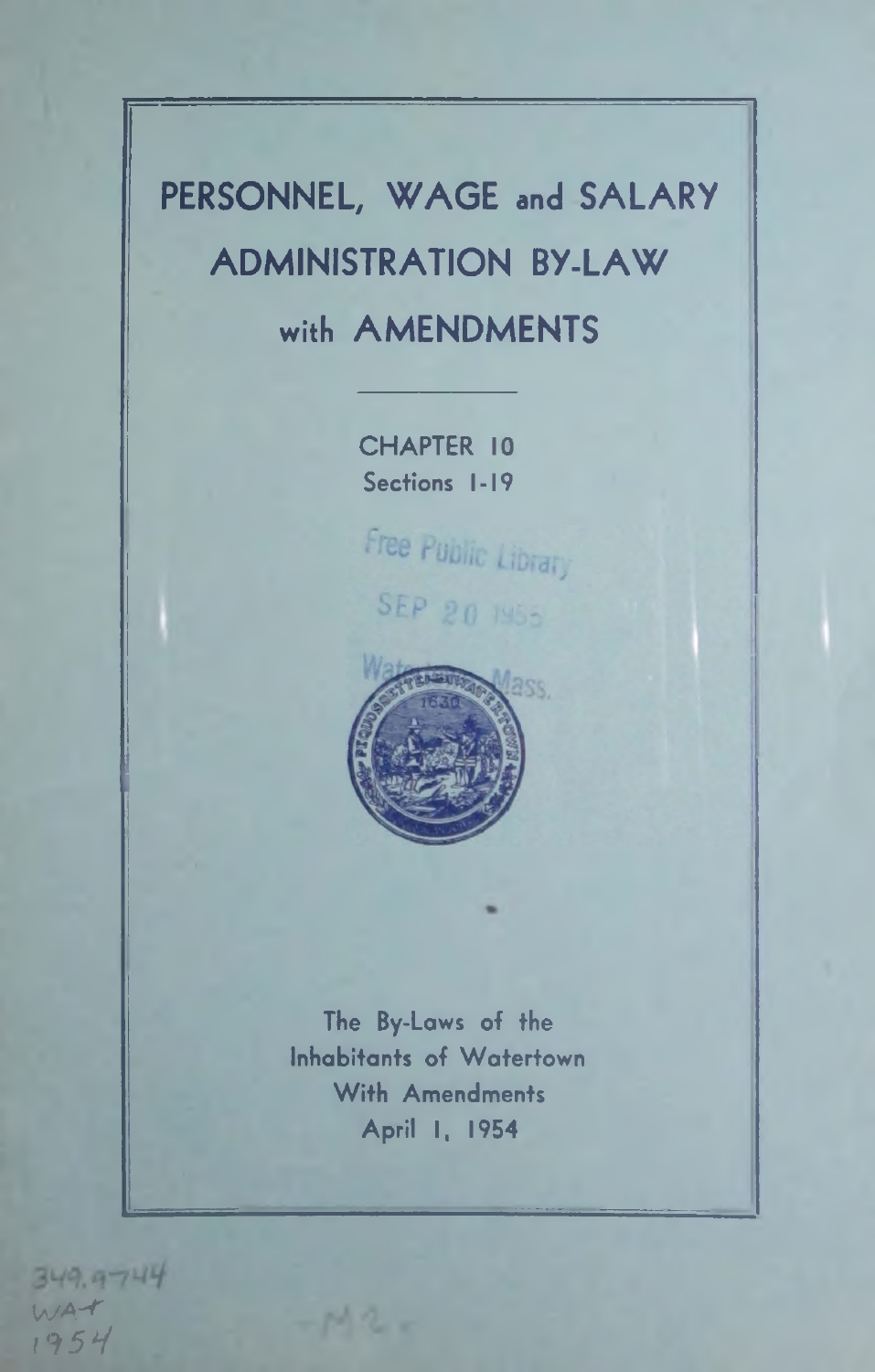# **ADJOURNED ANNUAL MEETING**

# **April 13, 1949**

#### **Article 2G**

#### On motion duly made and seconded, it was

**VOTED:** Pursuant to the authority contained in Section 108A of Chapter 41 of the General Laws to amend the By-Laws of the Town by adding thereto Chapter 10, Section 1-14 inclusive to be titled "Personnel. Wage and Salary Administration," as follows:

# **CHAPTER 10**

# **Personnel, W age and Salary Administration**

A By-Law governing the adoption of the Classification and Compensation plans for positions in the Town service.

#### **SECTION 1 — Compensation of Officers and Employees.**

Subject to the provisions of this by-law the salary or compensation of employees of the Town shall be established.

#### **SECTION 2 — Adoption of Classification Plan.**

That the classification and standardization of all positions in the town service as contemplated and adopted by the Civil Service Commission, with such amendments or changes as may be made thereto, be and the same are hereby adopted as the classification plan for all positions in the town service. The titles of the classes of positions named shall forthwith become the official titles of every position allocated to the respective classes and shall be used on all payrolls, budget estimates and official records and reports relating to such positions.

#### **SECTION 3 — Adoption of Compensation Plan.**

That the salary and wage schedules for the respective classes of positions as arranged under appropriate services of the classification plan and set forth in the following sections, with such amendments as may be made thereto from time to time by the Town Meeting, be and the same are hereby adopted and shall constitute the "COMPENSATION PLAN." Said "COMPENSATION PLAN" establishing the standard salary\* schedules is, in words, letters, and numerals, as hereafter follows.

#### **SECTION 4 — Salary Schedules for Positions in the Administrative and Clerical Service:**

"That the following salary schedules for positions in the Administrative and Clerical Service and the same are hereby adopted as the standard salary schedules for all such positions in the town service: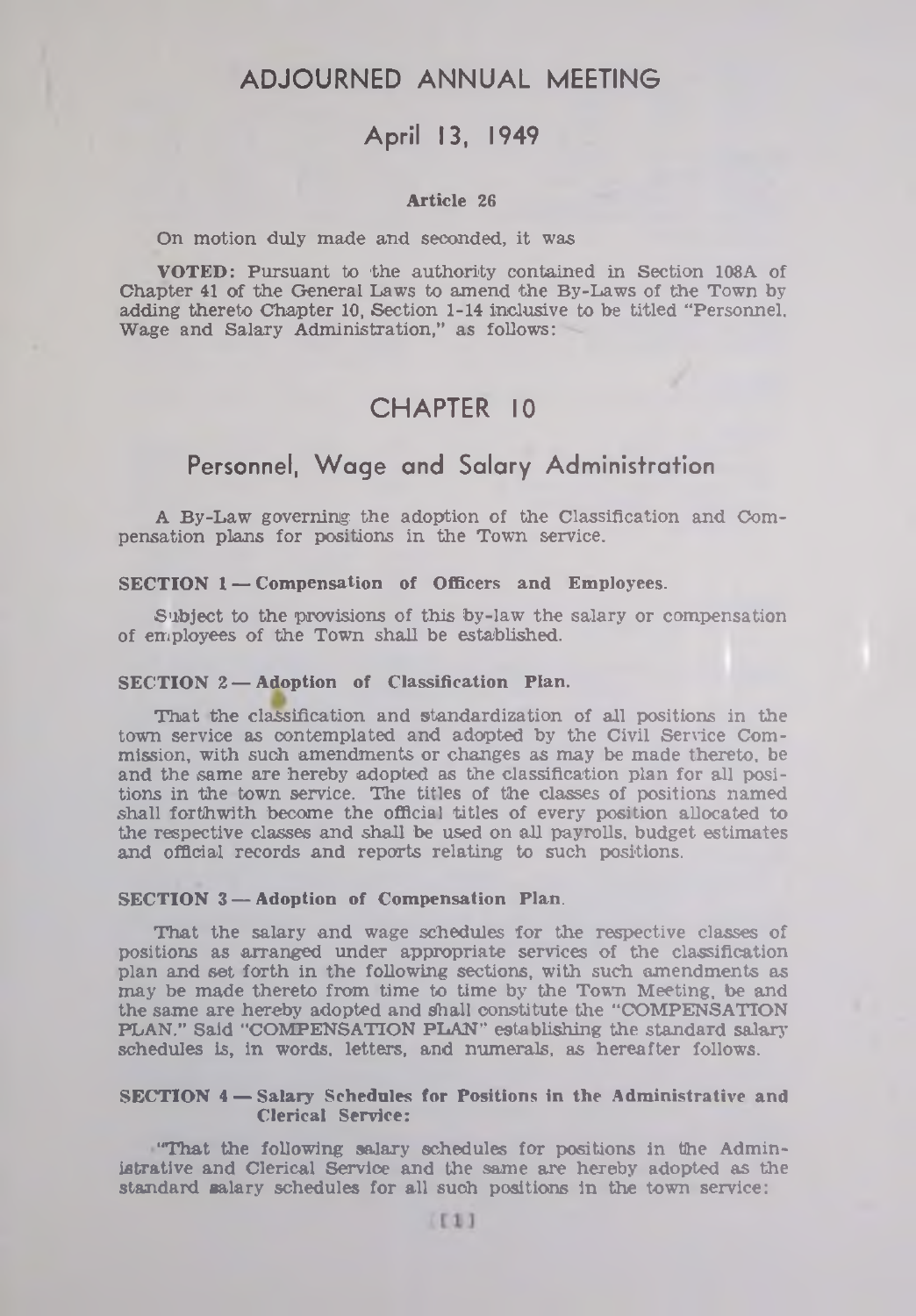|                                                                                                                                               | Standard Basic Salary<br>Intermediate Range |                                  |                                  |                                            |
|-----------------------------------------------------------------------------------------------------------------------------------------------|---------------------------------------------|----------------------------------|----------------------------------|--------------------------------------------|
|                                                                                                                                               | Minimum                                     | After<br>1st<br>Year             | After<br>2nd<br>Year             | Maximum<br>After<br>3rd<br>Year            |
| <b>GRADE</b><br>$\overline{2}$<br>Junior Clerk<br>$Clerk-Typist$<br>Junior<br>Junior Clerk-Stenographer<br>Clerk-Cashier                      | 1,800<br>1.800<br>1.800<br>1.800            | 1.900<br>1.900<br>1,900<br>1.900 | 2,000<br>2.000<br>2,000<br>2,000 | 2,100<br>2.100<br>2,100<br>2.100           |
| <b>GRADE 3-B</b><br>Clerk<br>Senior<br>$Clerk-Typist$<br>Senior<br>Senior Clerk-Stenographer<br>Telephone Operator                            | 2.200<br>2.200<br>2.200<br>2,200            | 2,300<br>2,300<br>2,300<br>2,300 | 2.400<br>2.400<br>2,400<br>2.400 | 2.460<br>2,460<br>2.460<br>2.460           |
| GRADE 4-A<br>Permanent Assistant Registrar                                                                                                    | 2.560                                       | 2,660                            | 2.760                            | 2,820                                      |
| <b>GRADE 5</b><br>Clerk<br>Principal<br>.<br>Principal Clerk-Typist<br>Principal Clerk-Stenographer<br>Confidential Secretary to<br>Selectmen | 2,620<br>2.620<br>2.620<br>2,620            | 2.740<br>2.740<br>2.740<br>2.740 | 2.860<br>2.860<br>2,860<br>2,860 | 2.980<br>2.980<br>2,980<br>2.980           |
| Minimum<br>GRADE 10<br>Purchasing<br>\$4,000<br>Agent                                                                                         | After<br>1st<br>Year<br>\$4,300             | After<br>2nd<br>Year<br>\$4,600  | After<br>3rd<br>Year<br>\$4,900  | Maximum<br>After<br>4th<br>Year<br>\$5,050 |

# **SECTION 5** — **Salary Schedules for Positions in the Agriculture (Ineluding Conservation) Service:**

**\* "That the following salary schedules for positions in the Agriculture (including Conservation) Service and the same are hereby adopted as the standard salary schedules for all such positions in the town service:**

| <b>GRADE 8</b> |                  | Minimum | After<br>1st<br>Year | After<br>2nd<br>Year | After<br>3rd<br>Year | Maximum<br>After<br>4th<br>Year |
|----------------|------------------|---------|----------------------|----------------------|----------------------|---------------------------------|
|                | Forestry Foreman | 3.220   | 3.400                | 3.580                | 3.760                | 3.940                           |

### **SECTION 6 — Salary Schedules for Positions in the Custodian (including: Domestic) Service:**

**"That the following salary schedules for positions in the Custodian (including Domestic) Service and the same are hereby adopted as the standard salary schedules for all such positions in the town service:**

|                          | Standard Basic Salary<br>Intermediate Range |              |                          |              |                         |
|--------------------------|---------------------------------------------|--------------|--------------------------|--------------|-------------------------|
|                          |                                             | After<br>1st | After<br>2 <sub>nd</sub> | After<br>3rd | Maximum<br>After<br>4th |
| <b>GRADE 2</b>           | Minimum                                     | Year         | Year                     | Year         | Year                    |
|                          |                                             |              |                          |              |                         |
| Institution House Worker | 1.700                                       | 1.800        | 1.900                    | 2.000        | 2.100                   |
| Matron-Infirmary         | 1.700                                       | 1.800        | 1.900                    | 2.000        | 2.100                   |
| Janitress                | 1.700                                       | 1.800        | 1,900                    | 2.000        | 2.100                   |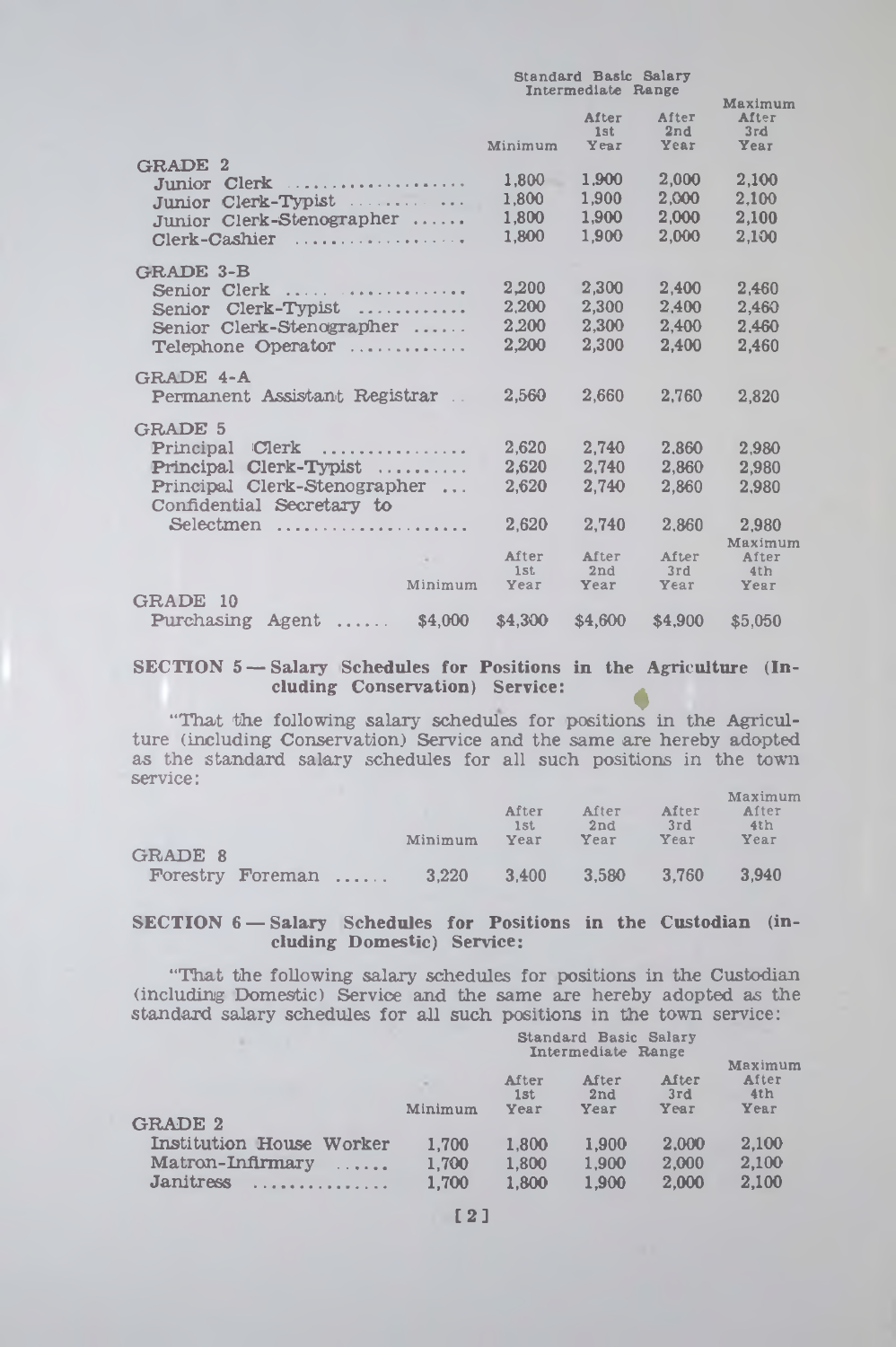| <b>GRADE 5</b> |                           | Minimum | After<br>1st<br>Year | After<br>2nd<br>Year | Maximum<br>After<br>3rd<br>Year |
|----------------|---------------------------|---------|----------------------|----------------------|---------------------------------|
|                | Junior Building Custodian | 2.620   | 2.740                | 2.860                | 2.980                           |
| <b>GRADE 6</b> |                           |         |                      |                      |                                 |
|                | Senior Building Custodian | 2.860   | 2.980                | 3.100                | 3.220                           |

## **SECTION 7 — Salary Schedules for Positions in the Library Service:**

"That the following salary schedules for positions in the Library Service and the same are hereby adopted as the standard salary schedules for all such positions in the town service:

| Minimum<br><b>GRADE 3</b>                                  | After<br>1st<br>Year | After<br>2nd<br>Year | After<br>3rd<br>Year | Maximum<br>After<br>4th<br>Year |
|------------------------------------------------------------|----------------------|----------------------|----------------------|---------------------------------|
| Library Assistant                                          | 1.780<br>1.900       | 2,020                | 2.140                | 2,260                           |
| <b>GRADE 4</b><br>Sub-Professional Library<br>Technician   | 2.240<br>2.360       | 2.480                | 2.600                | 2.720                           |
| GRADE 5-A                                                  |                      |                      |                      |                                 |
|                                                            | Minimum              | After<br>1st<br>Year | After<br>2nd<br>Year | Maximum<br>After<br>3nd<br>Year |
| 1st Asst. Circulation Department                           |                      |                      |                      |                                 |
| Main Library<br>1st Asst. Circulation Department           | 2,720                | 2,840                | 2.960                | 3.080                           |
| East Branch $\ldots$                                       | 2,720                | 2.840                | 2.960                | 3.080                           |
| 1st Asst. Children's Department<br>North Branch Children's | 2,720                | 2.840                | 2.960                | 3.080                           |
| Librarian<br>East Branch Asst. (Work with                  | 2.720                | 2.840                | 2.960                | 3.080                           |
| Juniors)                                                   | 2.720                | 2.840                | 2.960                | 3.080                           |
|                                                            |                      |                      |                      |                                 |

| ٠                                                 | Standard Basic Salary<br>Intermediate Range |                             |                      |                      |                                 |
|---------------------------------------------------|---------------------------------------------|-----------------------------|----------------------|----------------------|---------------------------------|
|                                                   | $-11$<br>Minimum                            | After<br>1st<br><b>Уеаг</b> | After<br>2nd<br>Year | After<br>3rd<br>Year | Maximum<br>After<br>4th<br>Year |
| GRADE 6-B                                         |                                             |                             |                      |                      |                                 |
| Junior Department Heads<br>North Branch           |                                             |                             |                      |                      |                                 |
| Librarian<br>.                                    | 2.820                                       | 2.940                       | 3.060                | 3.180                | 3.300                           |
| West Branch Librarian<br><b>East Branch Asst.</b> | 2.820                                       | 2.940                       | 3.060                | 3,180                | 3.300                           |
| Librarian<br>.<br>East Branch Children's          | 2.820                                       | 2.940                       | $3.060 \times$       | 3.180                | 3.300                           |
| Librarian<br>.<br><b>Assistant Catalog</b>        | 2.820                                       | 2.940                       | 3.060                | 3.180                | 3.300                           |
| Librarian                                         | 2.820                                       | 2.940                       | 3.060                | 3.180                | 3.300                           |
|                                                   |                                             |                             |                      |                      |                                 |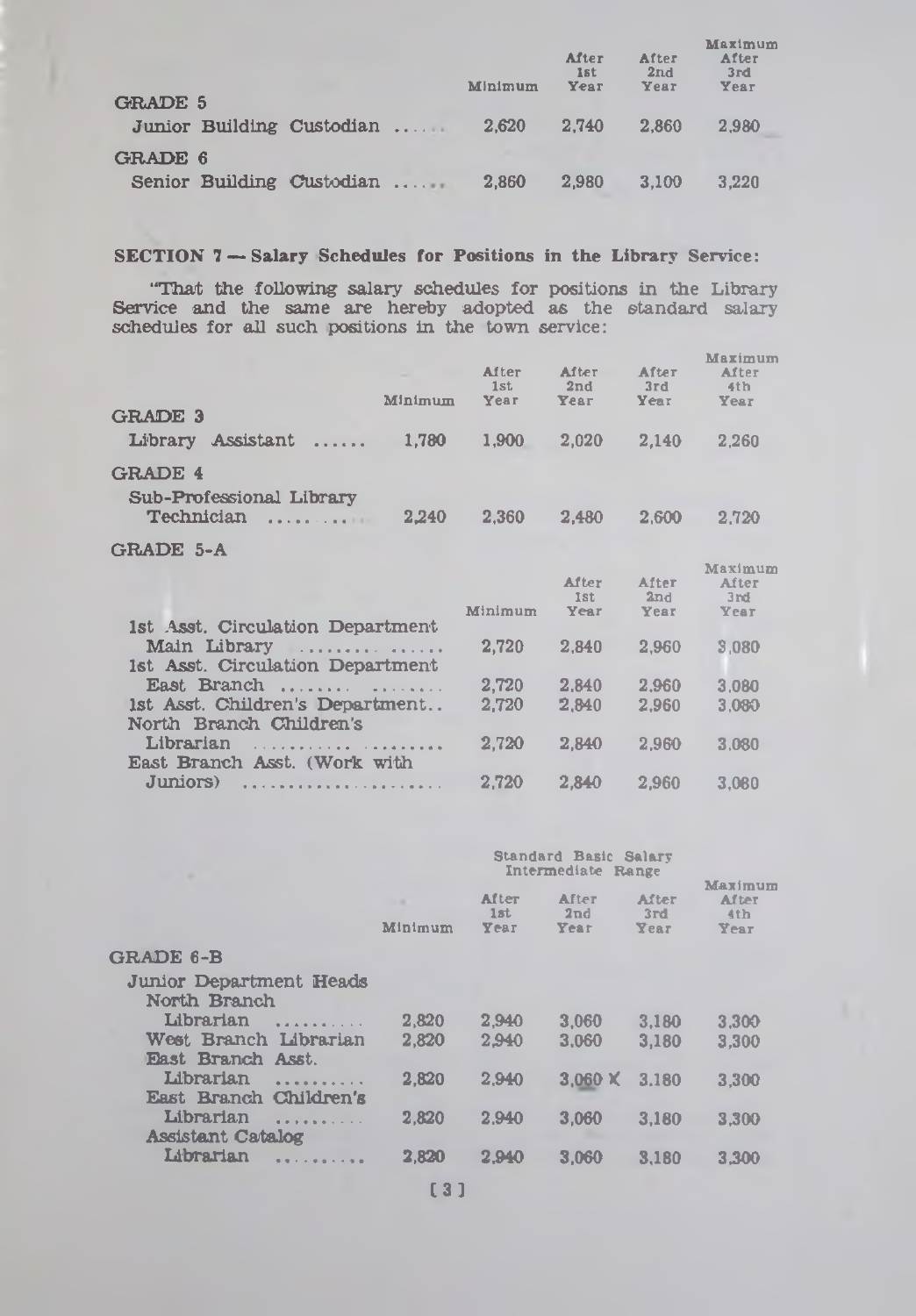|                                       |                | Maximum              |                      |                      |                             |
|---------------------------------------|----------------|----------------------|----------------------|----------------------|-----------------------------|
|                                       | Minimum        | After<br>1st<br>Year | After<br>2nd<br>Year | After<br>3rd<br>Year | After<br>4th<br><b>Year</b> |
| <b>GRADE 7</b>                        |                |                      |                      |                      |                             |
| Senior Department Heads               |                |                      |                      |                      |                             |
| East Branch Librarian                 | 2,880          | 3.060                | $3.240 \times$       | 3,420                | 3,600                       |
| Supervisor Work with<br>Children<br>. | 2,880          | 3.060                | 3.240                | 3.420                | 3,600                       |
| Catalog Librarian                     | $2.880 \times$ | 3,060                | 3.240                | 3.420                | 3.600                       |
| Circulation Librarian                 | 2,880          | 3,060                | 3.240                | 3.420                | 3.600                       |
| Reference Librarian                   | 2,880          | 3.060                | 3,240                | 3.420                | 3.600                       |
| GRADE 9                               |                |                      |                      |                      |                             |
| Librarian<br>Assistant                | 3,400          | 3.700                | 4.000                | 4.300                | 4.600                       |
| GRADE 11                              |                |                      |                      |                      |                             |
| (Chief)<br>Librarian                  | 4.300          | 4.600                | 4.900                | 5,200                | 5.500                       |

## **SECTION 8 — Salary Schedules for Positions in the Engineering Service:**

**"That the following salary schedules for positions in the Engineering Service and the same are hereby adopted as the standard salary schedules for all such positions in the town service:**

| GRADE 5                                                     |         | Minimum              | After<br>1st<br>Year | After<br>2nd<br>Year | Maximum<br>After<br>3rd<br>Year |
|-------------------------------------------------------------|---------|----------------------|----------------------|----------------------|---------------------------------|
| Engineering Aid—<br>Grade 1                                 |         | 2,620                | 2,740                | 2,860                | 2,980                           |
|                                                             | Minimum | After<br>1st<br>Year | After<br>2nd<br>Year | After<br>3rd<br>Year | Maximum<br>After<br>4th<br>Year |
| <b>GRADE 6</b><br>Engineering Aid-<br>Grade 2<br>. <b>.</b> | 2,740   | 2,860                | 2,980                | 3.100                | 3,220                           |
| <b>GRADE 8</b><br>Junior Civil Engineer-<br>Grade $3$       | 3,220   | 3.400                | 3.580                | 3,760                | 3.940                           |
| <b>GRADE 9</b><br>Civil Engineer—<br>Grade $4$              | 3.400   | 3.700                | 4.000                | 4.300                | 4.600                           |
| GRADE 11<br>Town Engineer-<br>Grade 5<br>.                  | 4,300   | 4.600                | 4.900                | 5.200                | 5.500                           |

## **SECTION 9 — Salary Schedules for Positions in the Health and Welfare Services:**

**"That the following salary schedules for positions in the Health and Welfare Service and the same are hereby adopted as the standard salary schedules for all such positions in the town service:**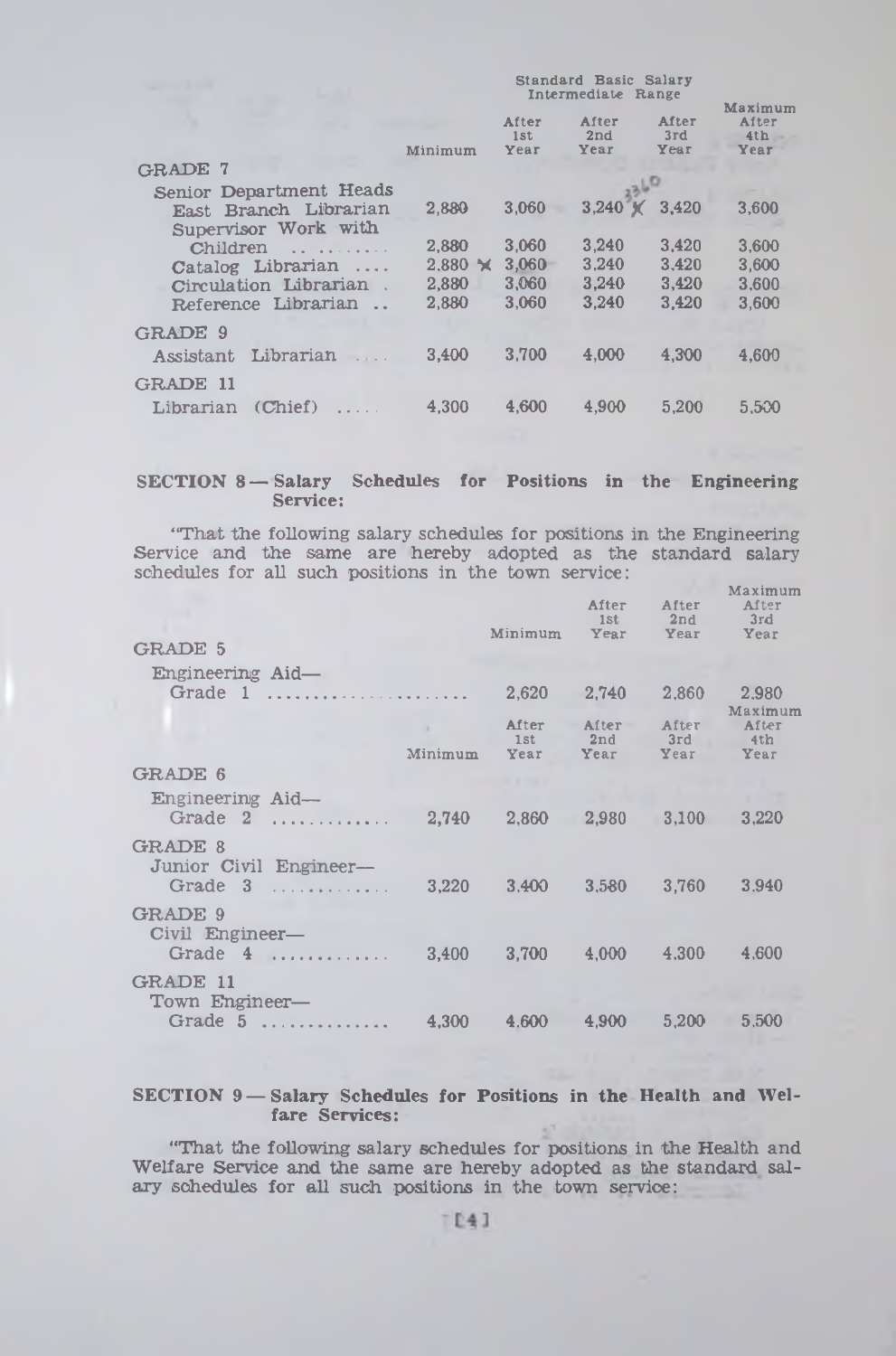| <b>GRADE 3</b><br>Keeper-Infirmary  1,780                                     | Minimum        | After<br>1st<br>Year<br>1,900 | After<br>2nd<br>Year<br>2.020 | After<br>3rd<br>Year<br>2.140 | Maximum<br>After<br>4th<br>Year<br>2,260 |
|-------------------------------------------------------------------------------|----------------|-------------------------------|-------------------------------|-------------------------------|------------------------------------------|
| <b>GRADE 3-A</b>                                                              |                |                               |                               |                               |                                          |
| $Hypienist$                                                                   | 1,880          | 2.000                         | 2,120                         | 2,240                         | 2,360                                    |
| GRADE 6<br>Public Health Nurse                                                | 2,740          | 2,860                         | 2.980                         | 3,100                         | 3.220                                    |
| GRADE 6-A<br>Social Worker                                                    | 2,580          | 2,760                         | 2,940                         | 3,120                         | 3,300                                    |
| <b>GRADE 8</b><br>Health Inspector                                            | 3,220          | 3,400                         | 3.580                         | 3.760                         | 3.940                                    |
| <b>GRADE 9</b><br>Principal Social Work<br>Supervisor<br><u>.</u>             | 3.400          | 3,700                         | 4.000                         | 4,300                         | 4.600                                    |
| GRADE 10<br>Commissioner of Veteran's<br>Service<br>.                         | 4.000          | 4,300                         | 4.600                         | 4.900                         | 5,050                                    |
| <b>GRADE 11</b><br>Health Officer<br>. . <b>.</b><br>Welfare Agent<br><b></b> | 4,300<br>4,300 | 4,600<br>4.600                | 4,900<br>4.900                | 5,200<br>5.200                | 5.500<br>5,500                           |

#### **SECTION 10 — Salary Schedules for Positions in the Mechanical and Construction Service:**

"That the following salary schedules for positions in the Mechr nical and Construction Service and the same are hereby adopted a,; the standard salary schedules for all such positions in the town **service:**

| Minimum                           | After<br>1st<br>Year | After<br>2nd<br>Year | After<br>3rd<br>Year | Maximum<br>After<br>4th<br>Year |
|-----------------------------------|----------------------|----------------------|----------------------|---------------------------------|
| 2.740                             | 2.860                | 2.980                | 3,100                | 3.220                           |
| 2.980                             | 3.160                | 3.340                | 3.520                | 3.700                           |
|                                   |                      |                      |                      |                                 |
| 3,220<br>3.220                    | 3.400<br>3.400       | 3.580<br>3,580       | 3.760<br>3.760       | 3.940<br>3.940                  |
| 3.220                             | 3.400                | 3.580                | 3.760                | 3.940                           |
| 3.220                             | 3.400                | 3,580                | 3.760                | 3.940                           |
| 3.220<br>Water Registrar—Clerk to | 3.400                | 3.580                | 3.760                | 3.940                           |
| 3,220                             | 3.400                | 3.580                | 3.760                | 3.940                           |
|                                   |                      |                      |                      |                                 |

**151**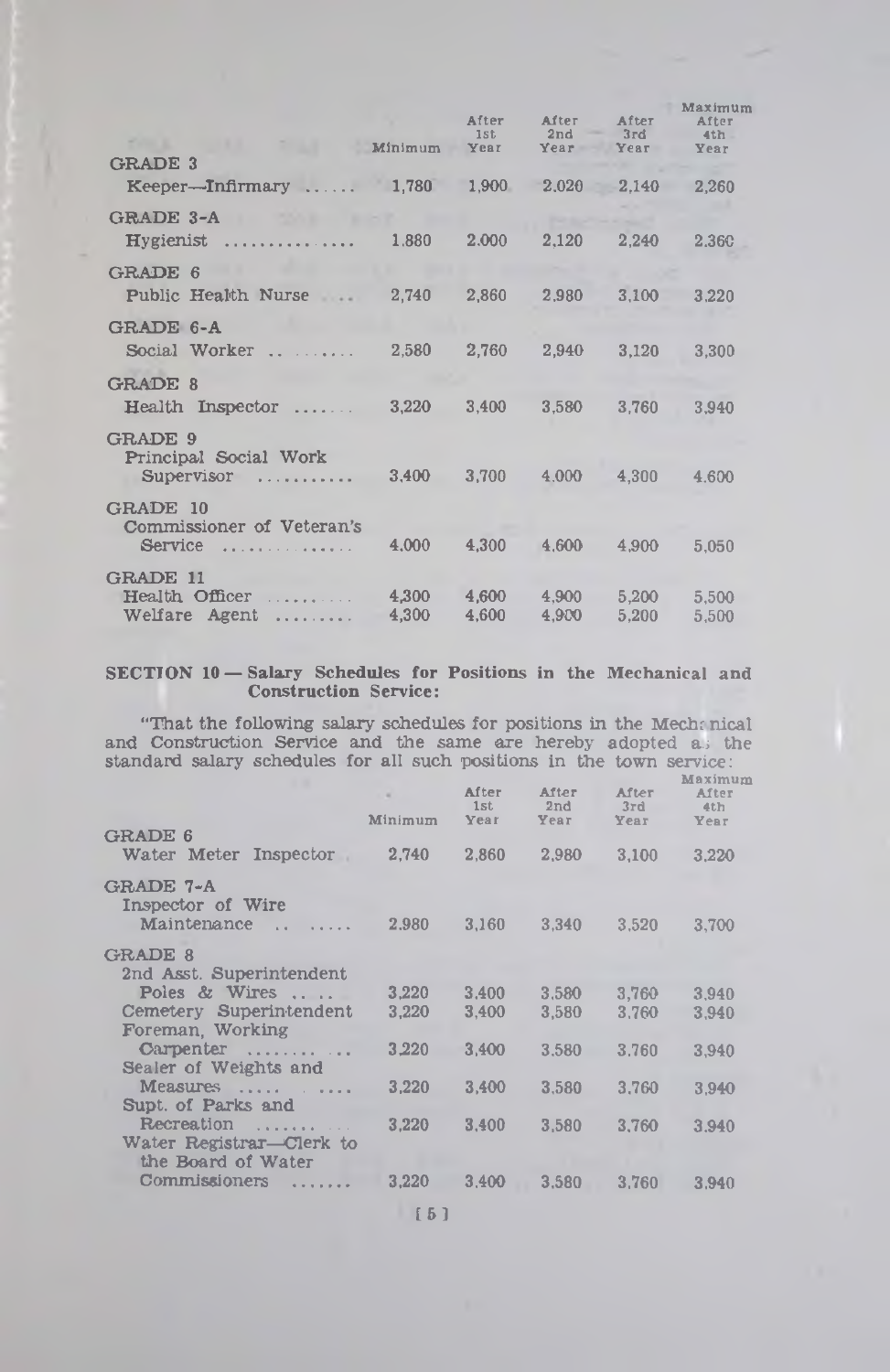| <b>GRADE 9</b>                                                    |       |       |       |       |       |
|-------------------------------------------------------------------|-------|-------|-------|-------|-------|
| 1st Asst. Supt -<br>Poles and Wires $\dots$<br>Supervisor Foreman | 3,400 | 3.700 | 4.000 | 4.300 | 4.600 |
| Highway Department.                                               | 3,400 | 3.700 | 4.000 | 4.300 | 4.600 |
| Asst. Supt.—<br>Water Department                                  | 3.400 | 3.700 | 4,000 | 4,300 | 4.600 |
| <b>GRADE 10</b>                                                   |       |       |       |       |       |
| Asst. Supt. of Highways                                           | 4.000 | 4,300 | 4,600 | 4.900 | 5.050 |
| Inspector of Buildings<br>Inspector of Plumbing                   | 4.000 | 4,300 | 4.600 | 4.900 | 5.050 |
| and Sanitation                                                    | 4.000 | 4,300 | 4.600 | 4.900 | 5.050 |
| <b>GRADE 11</b>                                                   |       |       |       |       |       |
| Superintendent of Wires<br>Superintendent of Water                | 4.300 | 4.600 | 4.900 | 5.200 | 5.500 |
| Department<br>.                                                   | 4,300 | 4.600 | 4.900 | 5,200 | 5,500 |
| <b>GRADE 11-B</b>                                                 |       |       |       |       |       |
| Superintendent of                                                 |       |       |       |       |       |
| Highway Department.                                               | 4,800 | 5,100 | 5,400 | 5.700 | 6.000 |

## **SECTION 11 — Salary Schedules for Positions in the Public Safety Service:**

**"That the following salary schedules for positions in the Public Safety Service and the same are hereby adopted as the standard salary schedules for all such positions in the town service:** Maximum

| GRADE 6-D                                               |                       | Minimum            | After<br>1st<br>Үеаг | After<br>2nd<br>Year | After<br>3rd<br>Year |
|---------------------------------------------------------|-----------------------|--------------------|----------------------|----------------------|----------------------|
| Fireman $(Private)$<br>Patrolman                        |                       | \$3,285<br>3.285   | \$3,410<br>3.410     | \$3,535<br>3.535     | \$3.660<br>3.660     |
| Vagon-man Clerk<br>Fire Alarm Signal Operator           | .                     | 3.285<br>3.285     | 3.410<br>3.410       | 3,535<br>3,535       | 3.660<br>3,660       |
| Chauffeur-Mechanician<br>Stenographer Clerk             |                       | 3.285              | 3.410                | 3.535                | 3.660                |
| (Male) (Police)                                         | .                     | 3.285              | 3.410                | 3.535                | 3,660                |
| GRADE 8-A                                               |                       |                    |                      |                      |                      |
| Mechanician—Fire                                        | $Dept. \ldots \ldots$ | \$3,420            | \$3.600              | \$3,780              | \$3,960<br>Maximum   |
|                                                         |                       | After<br>1st       | After<br>2nd         | After<br>3rd         | After<br>4th         |
| <b>GRADE 8</b>                                          | Minimum               | Year               | Year                 | Year                 | Year                 |
| Fire Lieutenant<br>.<br>Police Sergeants<br>1.1.1.1.1.1 | \$3,490<br>\$3,490    | \$3.670<br>\$3,670 | \$3,850<br>\$3,850   | \$4.030<br>\$4,030   | \$4.160<br>\$4,160   |
| <b>GRADE 9</b>                                          |                       |                    |                      |                      |                      |
| Captain—Fire Dept<br>Police Lieutenant<br>.             | 3.640<br>3.640        | 3.940<br>3.940     | 4.240<br>4.240       | 4.540<br>4.540       | 4.600<br>4.600       |
| <b>GRADE 10</b>                                         |                       |                    |                      |                      |                      |
| Deputy Chief (Fire Dept.)<br>Police Captain<br>.        | 4,000<br>4.000        | 4.300<br>4.300     | 4.600<br>4.600       | 4.900<br>4.900       | 5.050<br>5.050       |
| <b>GRADE 11-A</b>                                       |                       |                    |                      |                      |                      |
| Chief (Fire Dept.)<br>Police Chief<br>.                 | 4.750<br>4.750        | 5.050<br>5.050     | 5,350<br>5.350       | 5.650<br>5.650       | 5.800<br>5.800       |
|                                                         |                       |                    |                      |                      |                      |

**[6]**

 $\mathbf{v}$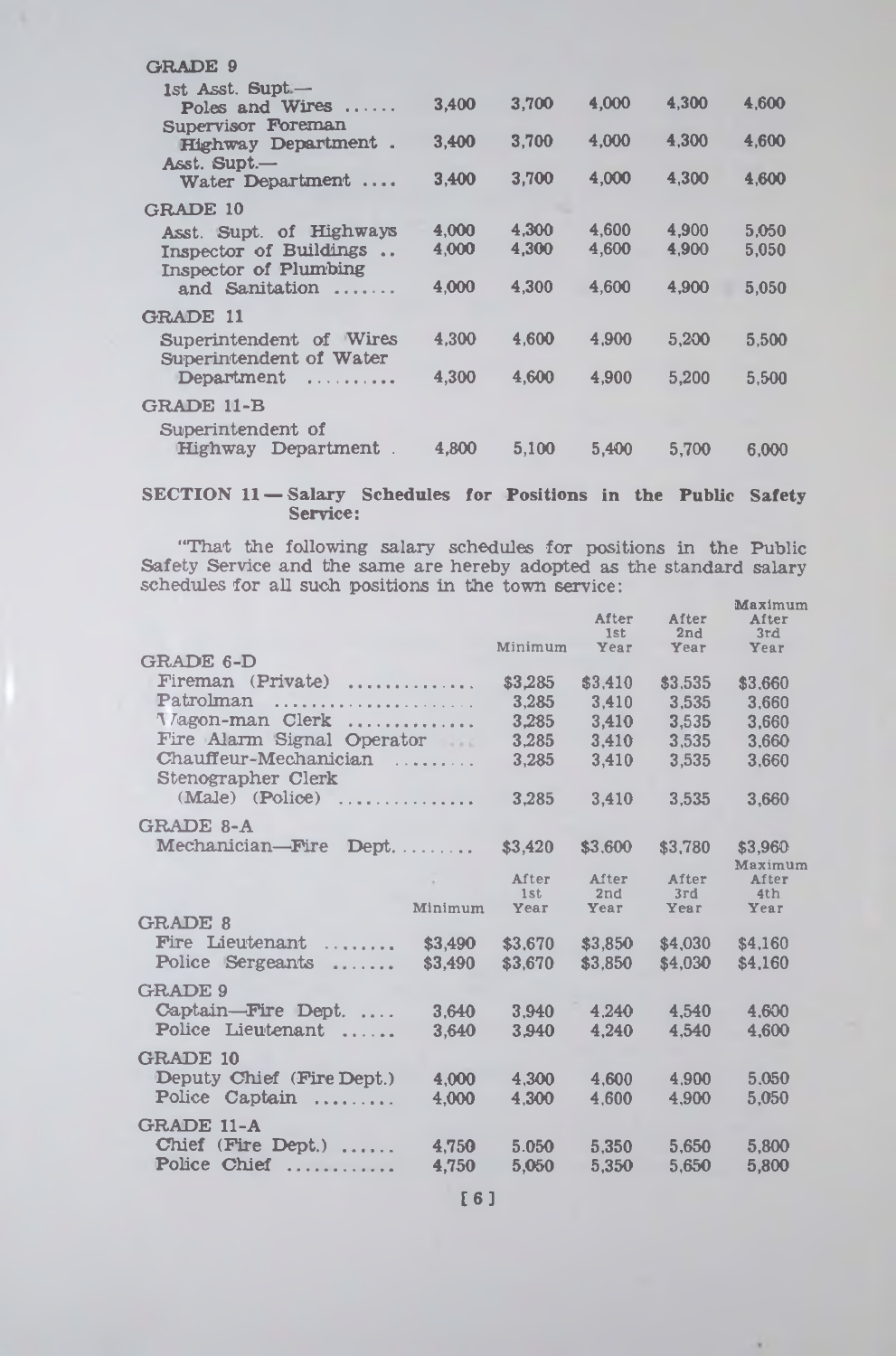**SECTION H -A — Salary Schedules for Positions in the Mechanical and Construction Service:**

| HOURLY WAGE SCHEDULES                                 |                                                            |  |  |
|-------------------------------------------------------|------------------------------------------------------------|--|--|
| Group A-Laborer (unskilled)                           | Hourly Rate \$1.43 per hour                                |  |  |
| Group B-Laborer (skilled)<br>Motor Equipment Operator | Hourly Rate \$1.48 per hour                                |  |  |
| Grade 1<br>Motor Equipment Operator                   | Hourly Rate \$1.48 per hour                                |  |  |
| Grade $2$<br>Painter                                  | Hourly Rate \$1.48 per hour<br>Hourly Rate \$1.48 per hour |  |  |
| Group C-Construction Handyman                         |                                                            |  |  |
| $(Park \nDept.) \n \n$<br>Motor Equipment Operator    | Hourly Rate \$1.53 per hour                                |  |  |
| Grade 3<br>Tree Climber                               | Hourly Rate \$1.53 per hour<br>Hourly Rate \$1.53 per hour |  |  |
| Tree Surgeon                                          | Hourly Rate \$1.53 per hour                                |  |  |
| Group D-Blacksmith                                    | Hourly Rate \$1.63 per hour                                |  |  |
| Foreman                                               | Hourly Rate \$1.63 per hour                                |  |  |
| $(Highway\ Dept.)$                                    | Hourly Rate \$1.63 per hour                                |  |  |
| Foreman (Park Dept.)                                  | Hourly Rate \$1.63 per hour                                |  |  |
| Motor Equipment                                       | Hourly Rate \$1.63 per hour                                |  |  |
| Repairman                                             | Hourly Rate \$1.63 per hour                                |  |  |
| Painter (Skilled)                                     | Hourly Rate \$1.63 per hour                                |  |  |
| Storekeeper                                           | Hourly Rate \$1.63 per hour                                |  |  |
| Timekeeper<br>Water Service Working                   | Hourly Rate \$1.63 per hour                                |  |  |
| Foreman<br>.<br>Water System Maintenance              | Hourly Rate \$1.63 per hour                                |  |  |
| Craftsman<br>$(Water \nDepth.) \n$<br>Working Foreman | Hourly Rate \$1.63 per hour                                |  |  |
| (Cemetery)                                            | Hourly Rate \$1.63 per hour                                |  |  |
| Working Foreman<br>$(Painter)$                        | Hourly Rate \$1.63 per hour                                |  |  |
| Group E-Cement Finisher                               | Hourly Rate \$1.68 per hour                                |  |  |
| Shovel Operator                                       | Hourly Rate \$1.68 per hour                                |  |  |
| Group F-Water Meter Repair                            |                                                            |  |  |
| Foreman                                               | Hourly Rate \$1.83 per hour                                |  |  |
| Group G-Motor Equipment Maintenance                   |                                                            |  |  |
| Foreman<br>$\sim$ $\sim$<br>Water Construction        | Hourly Rate \$1.96 per hour                                |  |  |
| Foreman                                               | Hourly Rate \$1.96 per hour                                |  |  |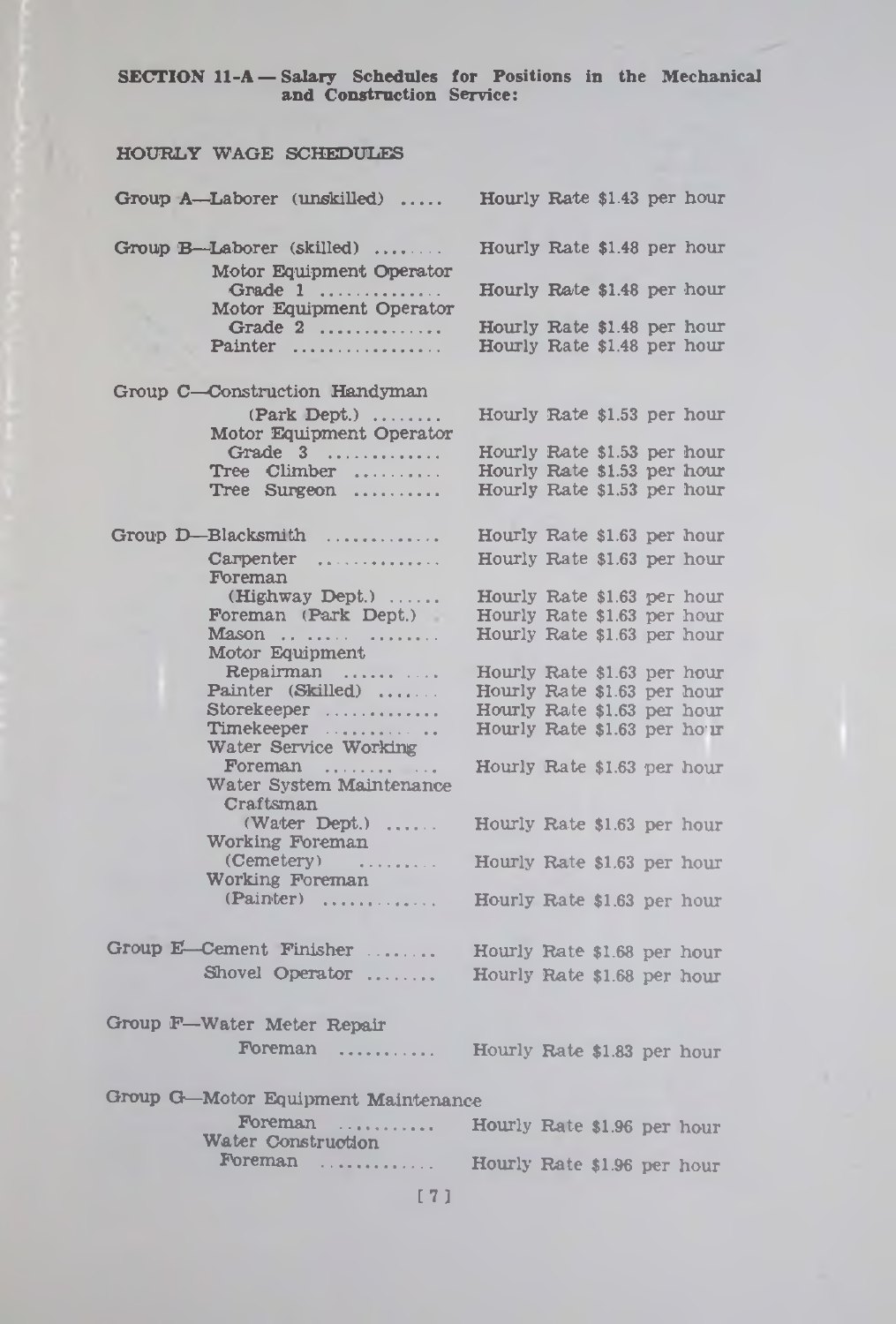# **SECTION 12 – Initial Adjustments to the Compensation Plan.**

**That in order to bring all salary rates into conformity with those provided in the compensation plan, the following rules of application and adjustment shall be effective in fixing the rates of pay of incumbents of positions at the time any salary range included in the compensation plan or any amendment thereto takes effect:**

**(ai The rate of pay of an employee receiving less than the minimum of the range prescribed for the class to which his position is allocated shall be increased to the minimum except when the amount under the m in im um is less than one increment when paragraph C shall apply.**

**Ob) If the present salary is above the maximum prescribed in the new schedule, the present incumbent shall continue at the present salary and the schedule shall not apply until the position is vacated.**

**(c) The rate of pay of an employee receiving compensation between any two rates between the minimum and maximum of the range prescribed for the class to which his position is allocated shall be adjusted to an equivalent of one full increment each year within the salary range until he reaches his maximum.**

**(dl Annual increment shall become effective on the anniversary day of each year following appointment, or following final adoption of this plan, unless there is filed written objection thereto by the appropriate appointing authority with the Town Auditor on or before the expiration of each said year.**

**SECTION 13. That if any section, subsection, sentence, clause, phrase, or figure of this by-law is for any reason held to be unconstitutional or invalid, such decision and invalidity or voidance shall not affect the validity of the remaining portions of this by-law.**

**SECTION 14. That this by-law shall take effect and be in force from and after the earliest period allowed by law.**

**ATTEST:**

**S/ GEORGE B. WELLMAN, Town Clerk**

**The foregoing Chapter 10, Sections 1-14 inclusive was originally adopted at Adjourned Annual Town Meeting, April 13. 1949 and amended from time to time thereafter.**

**SECTION 15. The Moderator shall annually appoint a Committee under this Chapter of the By-Laws to be known as the Advisory Board of Review, composed of nine members, two of whom shall be members of the Board of Selectmen, three of whom shall be members of the Finance Committee, one of whom shall be a Town employee and the other three residents of the Town, not Town office holders or Town employees, whose duty it shall be to hold hearings, make investigations and recommendations to the Town Meeting concerning all requested changes of classifications, grades and salary schedules included in Chapter 10 of the Town By-laws. The Moderator shall appoint members to fill vacancies in such Committee whenever vacancies occur. Said Advisory Board of Review shall file its annual report with the Board**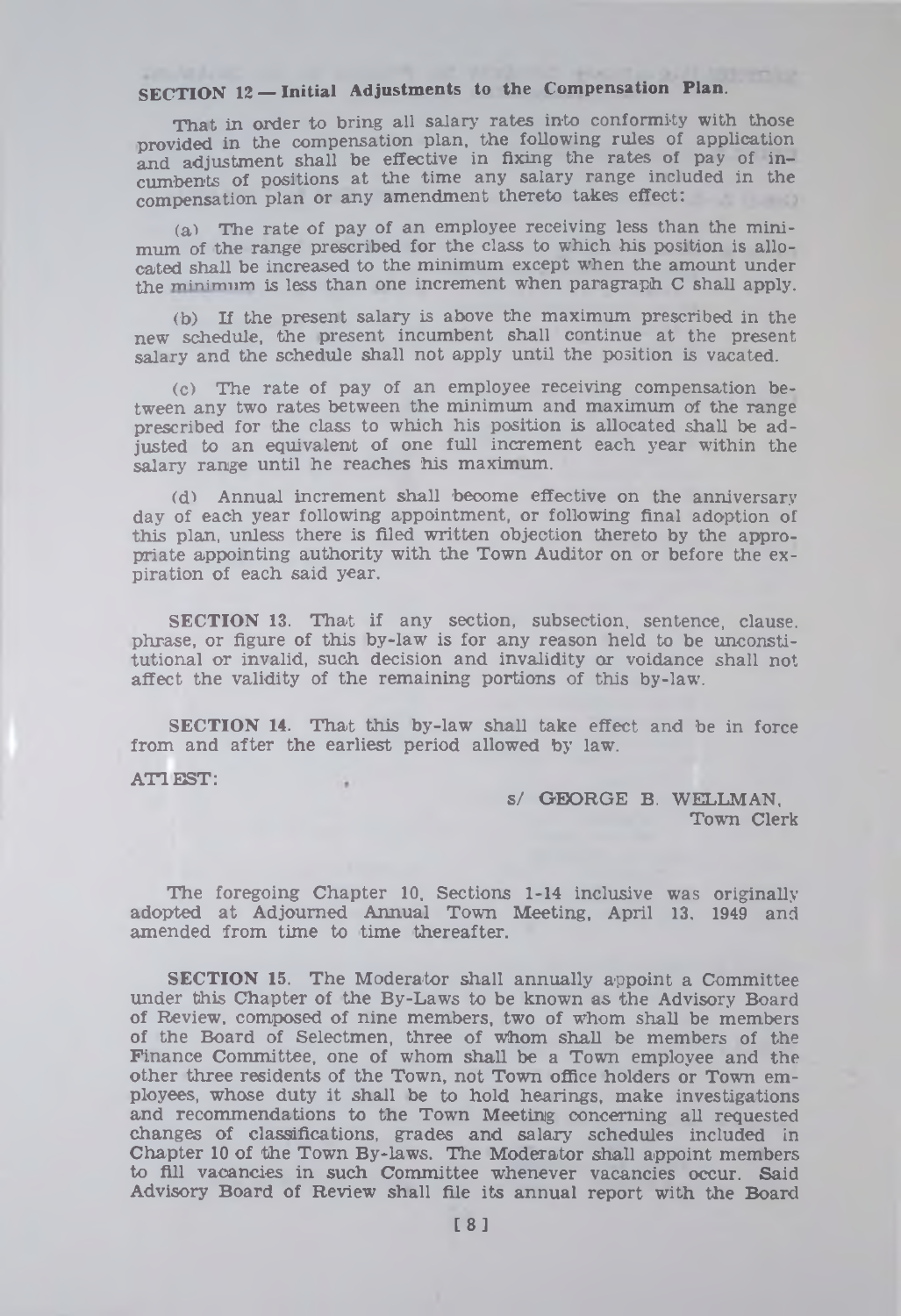of Selectmen and the Finance Committee not later than the thirtyfirst day of December in each year. Upon receipt of such report, the Finance Committee shall, after consideration of the subject matter, make a report to the Town Meeting as a part of its estimates of Town expenditures, together with such recommendations as the Finance Committee deems expedient. (Voted: Art. 40, March 26, 1951)

**SECTION 16.** The foregoing salary' schedules shall be deemed the standard base salaries for the ordinary number of hours. In addition to said standard base salary, there shall be paid to each employee subject to this Chapter, effective January 1. 1952, Cost of Living Allowance. Said salary schedules shall be considered comparable to the Retail Price Index in Massachusetts, Department of Labor and Industries, Division on the Necessaries of Life, as established as of April, 1949, namely 159.4 per cent and the Cost of Living Allowance shall equal all points in excess of 159.4 computed as hereinafter specified.

Beginning January 1, 1952, the Cost of Living Allowance will be based upon The Retail Price Index for the preceding month, namely, December, 1951. In computing the amount of percentage increase, or decrease, in Cost of Living Allowance based upon the said Price Index, fractions of less than one-half percentage point shall be disregarded. Thereafter on the first day of April, July, October and January, the rate of Cost of Living Allowance shall be re-computed in like manner and the newly recomputed rate shall become effective for the pay period commencing next following the said first day of April. July, Ootober or January.

Cost of Living Allowance shall not apply to overtime services, but shall be paid regardless of earned annual increments.

SECTION 17. The Cost of Living Allowance referred to in Section 16 shall be paid also to all officers and employees, whether or not subject to this chapter, including temporary, part-time, military substitute, and all other regularly employed personnel, whether elected or appointed. Said allowances shall not be termed or construed to be a portion of the regular compensation of any officer or employee not of a permanent nature.

SECTION 18. The Cost of Living Allowance referred to in Section 16 shall not be construed in any manner as to increase or reduce the standard base salary schedule.

(Sections 16-17-18 originally voted March 17, 1952 under Article 23'

#### **SECTION 19 — Subsequent Adjustments to the Compensation Plan**

All employees of the Town who were receiving a salary above the maximum prescribed when Chapter 10 of these By-Laws was adopted and who under the provisions of said Chapter 10, Section 12, Clause (b) continued thereafter to receive a salary in excess of the salary schedules for their respective positions shall receive an increment in salary equal to the increment granted other employees in the same classification by subsequent changes of the salary schedules for such position and the said schedules shall not apply until the position is vacated.

This provision shall be retroactive to January 1. 1952. (Section 19, voted May 26, 1952 under Article 11.)

ATTEST:

**REAL** 

8/ GEORGE B. WELLMAN. **Town Clerk**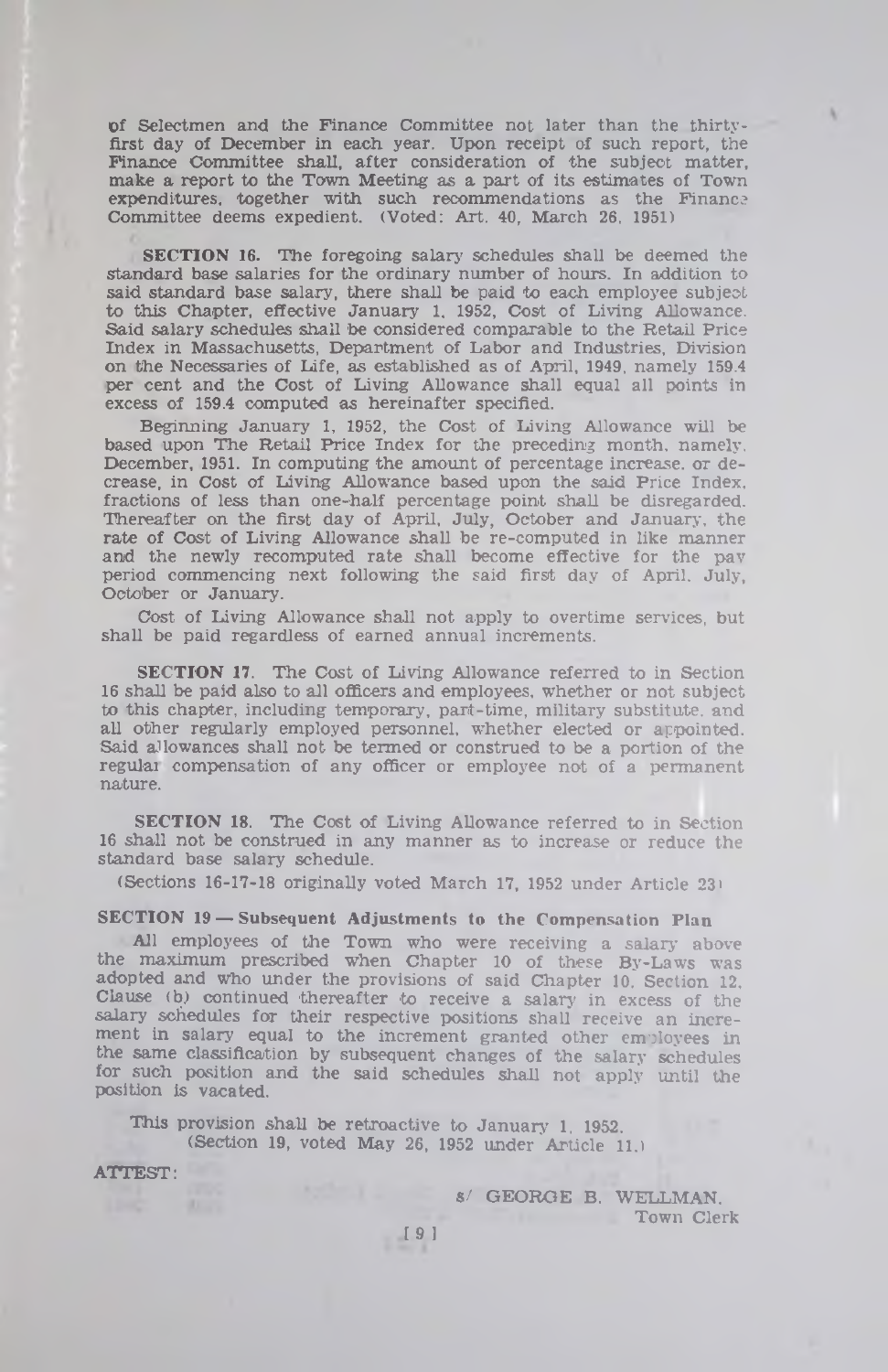# **JOB CLASSIFICATIONS BY GRADE**

x

|                 |                |                                                | <b>Salary</b> |         |
|-----------------|----------------|------------------------------------------------|---------------|---------|
| Grade           | Section        | <b>Title</b>                                   | Minimum       | Maximum |
|                 |                | Clerk-Cashier                                  | \$1800        | \$2100  |
| $\overline{a}$  | 4              | Junior Clerk                                   | 1800          | 2100    |
|                 | $\overline{4}$ |                                                |               |         |
|                 | 4              | Junior Clerk-Stenographer                      | 1800          | 2100    |
|                 | 4              | Junior Clerk-Typist                            | 1800          | 2100    |
|                 | 6              | Institution House Worker                       | 1700          | 2100    |
|                 | 6              | <b>Janitress</b>                               | 1700          | 2100    |
|                 | 6              | Matron-Infirmary                               | 1700          | 2100    |
| 3               | $\overline{7}$ | Library Assistant                              | 1780          | 2260    |
|                 | 9              | Keeper-Infirmary                               | 1780          | 2260    |
|                 |                |                                                |               |         |
| $3 - A$         | 9              | Hygienist                                      | 1880          | 2360    |
| $3 - B$         | 4              | Senior Clerk                                   | 2200          | 2460    |
|                 |                | Senior Clerk-Stenographer                      | 2200          |         |
|                 | 4              |                                                |               | 2460    |
|                 | $\overline{4}$ | Senior Clerk-Typist                            | 2200          | 2460    |
|                 | 4              | Telephone Operator                             | 2200          | 2460    |
| 4               | 7              | Sub-Professional Library Technician            | 2240          | 2720    |
|                 |                |                                                |               |         |
| $4 - A$         | 4              | Permanent Assistant Registrar                  | 2560          | 2820    |
| $5\phantom{.0}$ | 4              | Confidential Secretary to Selectmen            | 2620          | 2980    |
|                 | 8              | Engineering Aid (Grade 1)                      | 2620          | 2980    |
|                 | 6              | Junior Building Custodian                      | 2620          | 2980    |
|                 | $\overline{4}$ | Principal Clerk                                | $262$ ି       | 2980    |
|                 | $\overline{4}$ | Principal Clerk-Stenographer                   | 2620          | 2980    |
|                 |                | Principal Clerk-Typist                         |               |         |
|                 | 4              |                                                | 2620          | 2980    |
| $5 - A$         | $\overline{7}$ | 1st Assistant Circulation Department           |               |         |
|                 |                | East Branch                                    |               |         |
|                 |                |                                                | 2720          | 3080    |
|                 | 7              | 1st Assistant Circulation Department           |               |         |
|                 |                | Main Library                                   | 2720          | 3080    |
|                 | 7              | 1st Assistant Children's Department            | 2720          | 3080    |
|                 | $\overline{7}$ | East Branch Assistant (Work with Juniors) 2720 |               | 3080    |
|                 | 7              | North Branch Children's Librarian              | 2720          | 3080    |
|                 |                |                                                |               |         |
| 6               | 8              | Engineering Aid (Grade 2)                      | 2740          | 3220    |
|                 | 9              | Public Health Nurse                            | 2740          | 3220    |
|                 | 10             | Water Meter Inspector                          | 2740          | 3220    |
|                 | 6              | Senior Building Custodian                      | 2860          | 3220    |
|                 |                |                                                |               |         |
| $6 - A$         | 9              | Social Worker                                  | 2580          | 3300    |
| $6 - B$         | 7              | Assistant Catalog Librarian                    | 2820          | 3300    |
|                 | 7              | East Branch Assistant Librarian                |               |         |
|                 |                |                                                | 2820          | 3300    |
|                 | $\overline{7}$ | East Branch Children's Librarian               | 2820          | 3300    |
|                 | 7              | North Branch Librarian                         | 2820          | 3300    |
|                 | 7              | West Branch Librarian                          | 2820          | 3300    |
|                 |                |                                                |               |         |
| $6-D$           | 11             | Chauffeur-Mechanician                          | 3285          | 3660    |
|                 | 11             | Fire Alarm Signal Operator                     | 3285          | 3660    |
|                 | 11             | Firefighter (Private)                          | 3285          | 3660    |
|                 | 11             | Patrolman                                      | 3285          | 3660    |
|                 | 11             | Stenographer-Clerk (Male)<br>(Police)          | 3285          | 3660    |
|                 | 11             | Wagonman-Clerk (Police)                        | 3285          | 3660    |
|                 |                |                                                |               |         |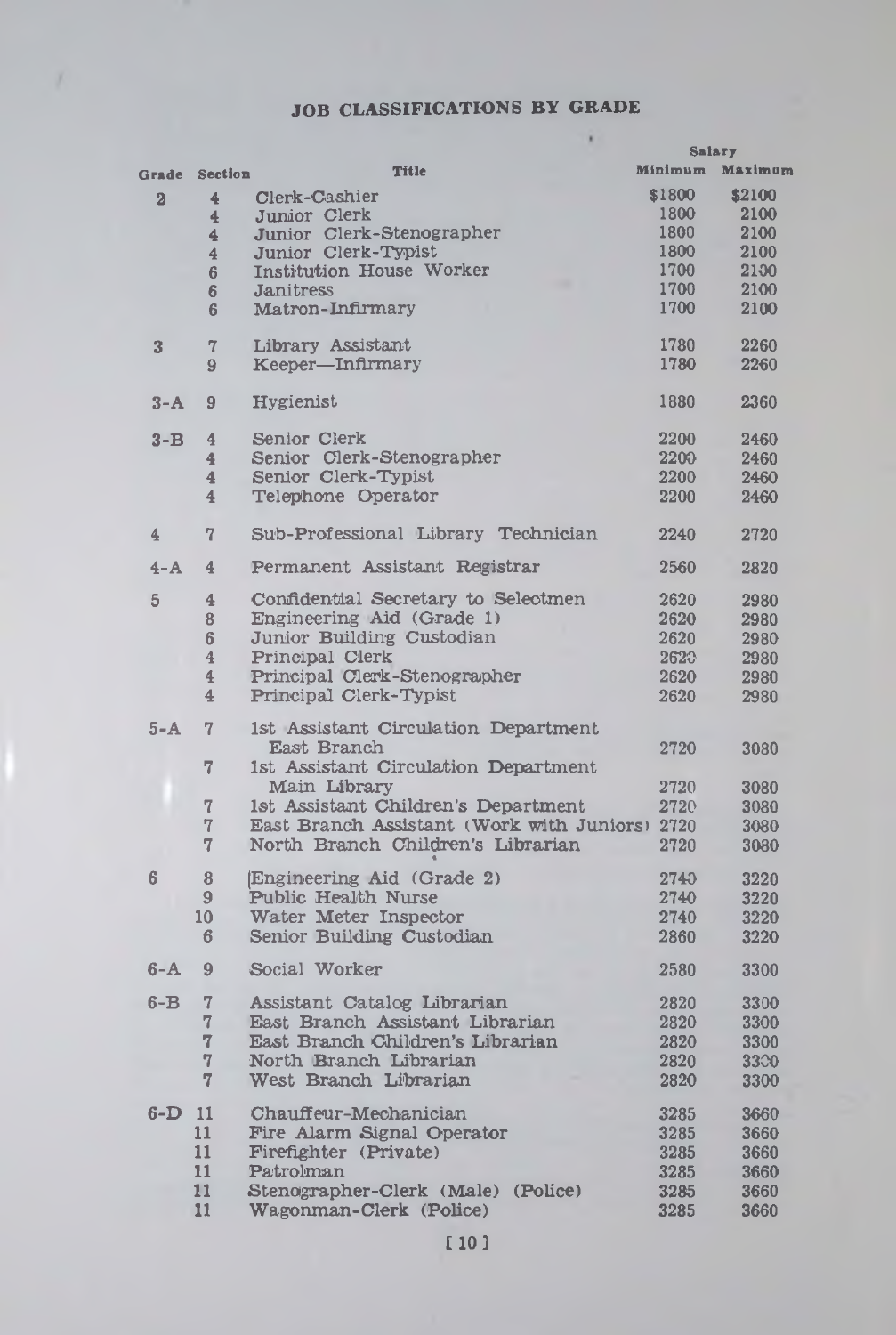|                |                 |                                              | <b>Salary</b> |         |
|----------------|-----------------|----------------------------------------------|---------------|---------|
|                | Grade Section   | Title                                        | Minimum       | Maximum |
|                |                 |                                              |               |         |
| $\overline{7}$ | $\overline{7}$  | Catalog Librarian                            | 2820          | 3600    |
|                | 7               | Circulation Librarian                        | 2820          | 3600    |
|                | $\overline{7}$  | East Branch Librarian                        | 2820          | 3600    |
|                | 7               | Reference Librarian                          | 2820          | 3600    |
|                |                 |                                              |               |         |
|                | $\overline{7}$  | Supervisor, Work with Children Library)      | 2820          | 3600    |
|                |                 |                                              |               |         |
|                |                 |                                              |               |         |
| $7 - A$ 10     |                 | Inspector of Wire Maintenance                | 2980          | 3700    |
|                |                 |                                              |               |         |
|                |                 |                                              |               |         |
|                |                 |                                              | 3220          | 3940    |
| 8              | 10              | 2nd Asst. Superintendent Poles & Wires       |               |         |
|                | 10              | Cemetery Superintendent                      | 3220          | 3940    |
|                | $5\overline{a}$ | Forestry Foreman                             | 3220          | 3940    |
|                | 10 <sup>°</sup> | Foreman, Working Carpenter                   | 3220          | 3940    |
|                | 9               | Health Inspector                             | 3220          | 3940    |
|                |                 |                                              |               |         |
|                | 8               | Junior Civil Engineer (Grade 3)              | 3220          | 3940    |
|                | 10              | Superintendent of Parks & Recreation         | 3220          | 3940    |
|                | 10              | Sealer of Weights and Measures               | 3220          | 3940    |
|                | 10              | Water Registrar, Clerk to Board of           |               |         |
|                |                 |                                              |               |         |
|                |                 | Water Commissioners                          | 3220          | 3940    |
|                | 11              | Fire Lieutenant                              | 3490          | 4160    |
|                | 11              | Police Sergeant                              | 3490          | 4160    |
|                |                 |                                              |               |         |
|                |                 |                                              |               |         |
| $8 - A$ 11     |                 | Mechanician (Fire Department)                | 3420          | 3960    |
|                |                 |                                              |               |         |
|                |                 |                                              |               |         |
|                |                 |                                              |               |         |
| 9              | 10              | 1st Asst. Superintendent Poles & Wires       | 3400          | 4600    |
|                | $\tau$          | Assistant Librarian                          | 3400          | 4600    |
|                | 10              | Asst. Superintendent Water Department        | 3400          | 4600    |
|                | 8               |                                              | 3400          | 4600    |
|                |                 | Civil Engineer (Grade 4)                     |               |         |
|                | 9               | Principal Social Work Supervisor             | 3400          | 4600    |
|                | 10              | Supervisor Foreman (Highway Department) 3400 |               | 4600    |
|                | 11              | Captain (Fire Department)                    | 3640          | 4600    |
|                | 11              | Lieutenant (Police Department)               | 3640          | 4600    |
|                |                 |                                              |               |         |
|                |                 |                                              |               |         |
|                |                 |                                              |               |         |
| 10             | 10              | Assistant Superintendent of Highway          | 4000          | 5050    |
|                | 11              | Captain (Police Department)                  | 4000          | 5050    |
|                | 9               | Commissioner of Veterans' Service            | 4300          | 5050    |
|                | 11              | Deputy Chief (Fire Department)               | 4000          | 5050    |
|                |                 |                                              |               |         |
|                | 10              | Inspector of Buildings                       | 4000          | 5050    |
|                | 10              | Inspector of Plumbing and Sanitation         | 4000          | 5050    |
|                | 4               | Purchasing Agent                             | 4000          | 5050    |
|                |                 |                                              |               |         |
|                |                 |                                              |               |         |
| 11             | 9               | Health Officer                               | 4300          | 5500    |
|                | 7               |                                              |               |         |
|                |                 | Librarian (Chief)                            | 4300          | 5500    |
|                | 10              | Superintendent of Poles and Wires            | 4300          | 5500    |
|                | 10              | Superintendent of Water Department           | 4300          | 5500    |
|                | 8               | Town Engineer                                | 4300          | 5500    |
|                | 9               |                                              |               |         |
|                |                 | Welfare Agent                                | 4300          | 5500    |
|                |                 |                                              |               |         |
|                |                 |                                              |               |         |
| 11-A 11        |                 | Chief, Fire Department                       | 4750          | 5800    |
|                | 11              | Chief, Police Department                     | 4750          | 5800    |
|                |                 |                                              |               |         |
|                |                 |                                              |               |         |
| $11 - B$ 10    |                 | Superintendent of Highway Department         | 4800          | 6000    |
|                |                 |                                              |               |         |